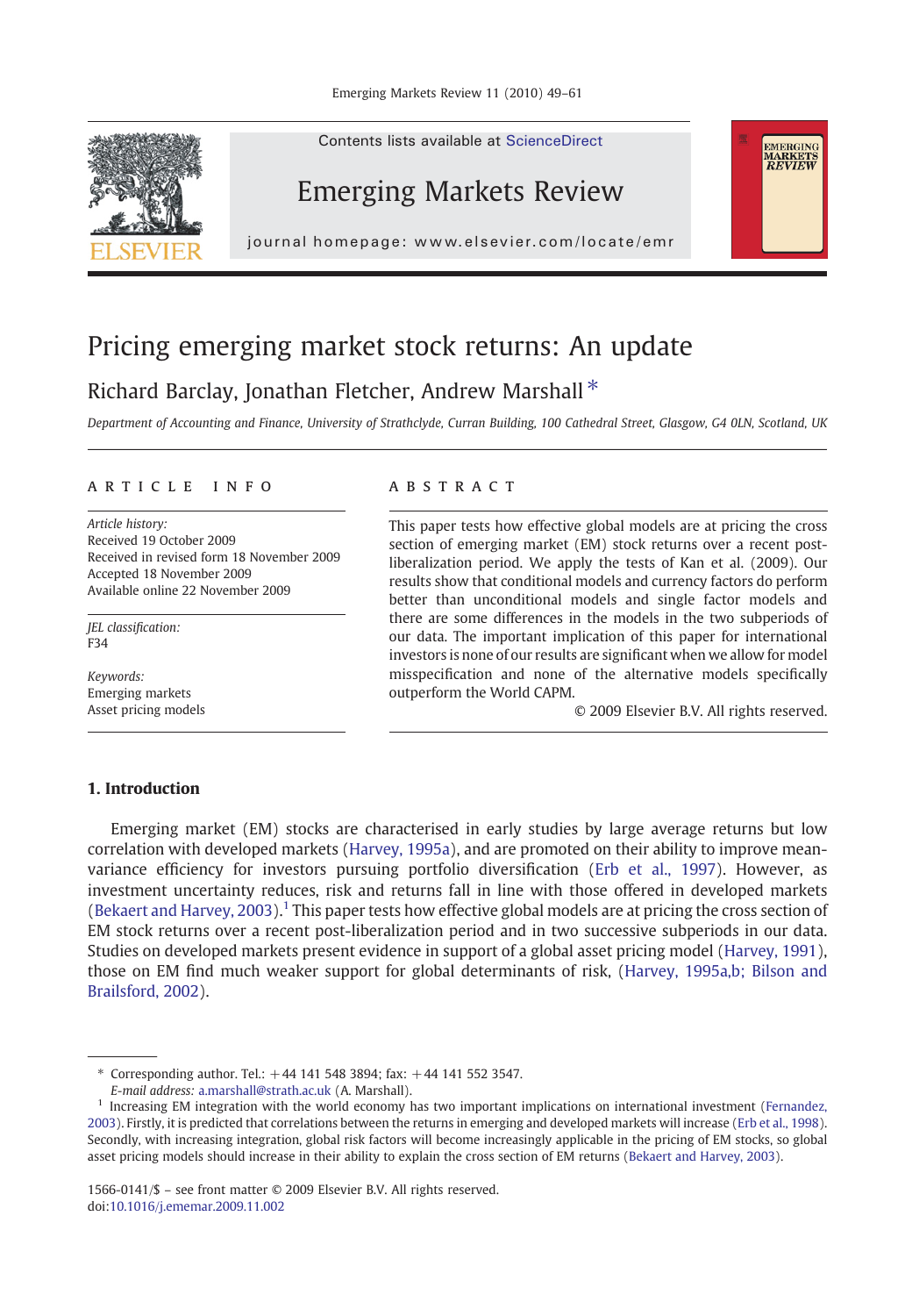[Bekaert and Harvey \(2002\)](#page--1-0) find an increase in correlation between EM and developed capital markets in the post-liberalization period. They show that EM betas with the world portfolio increase on average two and a half times between the pre- and post-liberalization periods, indicating significant increased EM responsiveness to global market risk. Despite these ostensibly substantial increases, [Bekaert and Harvey](#page--1-0) [\(2002\)](#page--1-0) nevertheless conclude that EM correlations with the developed world are still low enough to provide the global investor with significant portfolio diversification. However, [Fernandez \(2003\)](#page--1-0) suggests that EM stocks' exposure to the global market is no longer significantly different from that of developed market stocks. Several recent studies have shown a number of other important factors in EM stock market returns including time variation, local information variables and currency risk. [Chaieb and Errunza \(2007\)](#page--1-0) [and Carrieri et al. \(2007\)](#page--1-0) show that local information variables explain EM stock returns to a greater extent than developed market returns. [Carrieri et al. \(2007\)](#page--1-0) examine the relevance of both time-varying global and local market risk on the expected returns and find evidence of significant time variation in the price of both local and global market risk. This suggests that specifying a global asset pricing model that holds period-by-period significantly improves the mean-variance efficiency of the world portfolio, and thus the model's ability to explain EM returns. Moreover, the results of [Carrieri et al. \(2007\)](#page--1-0) imply that implementing unconditional models in EM will result in misspecification. In terms of currency risk [Carrieri](#page--1-0) [et al. \(2006a\)](#page--1-0) find that EM currency risk (measured in real terms) is priced separately from other EM risks and represents a significant proportion of equity returns in both developed and EM.

Taking into account the above sequence of prior findings, the expectation of this paper is that–with an even more up-to-date dataset and taking into account time variation, information variables and currency risk–asset pricing models with global determinants of risk will do an even better job at explaining the cross section of EM stock returns. We test how effective global models are at pricing the cross section of EM stock returns over the most recent post-liberalization period. We use two-stage cross-sectional regression approach of [Fama and MacBeth \(1973\)](#page--1-0) to calculate the performance of the models. We apply the recent tests of [Kan et al. \(2009\)](#page--1-0) which allows for possible model misspecification. We examine the performance of the models focusing monthly portfolio return data on twenty EM countries from 1995 to 2008 and examining two subperiods in our data (1995–2001 and 2002–2008) to consider if there have been changes over our sample period. Eight asset pricing models are tested in this paper. Four of them are unconditional models. These are (1) simple CAPM with developed world index, (2) simple CAPM with emerging world index,  $(3)$  currency model with developed world index and three currency factors (we use the excess \$ returns on three currencies for the German DM, Japanese Yen, and U.K. £ sterling), (4) currency model with emerging world index and three currency factors. The remaining four are conditional models. We estimate the conditional models by adding a global information variable as a separate factor to each model. We considered the lagged dividend yield on the Datastream world equity index, the lagged return on the onemonth U.S. Treasury Bill, and the lagged monthly growth of the OECD G7 industrial production index (excluding construction).

Our main results can be summarised as follows. There is a wide spread in the performance across the eight models in terms of the estimated  $R^2$ , but typically the conditional versions of the models do a better job than the unconditional versions of the models in terms of the cross-sectional  $R<sup>2</sup>$ . The factor models including currency risk perform better than the single factor model. However, when we allow for model misspecification there are no significant differences in the cross-sectional  $R<sup>2</sup>$ . Therefore there does not appear to be much difference between the global factor models and the corresponding EM factor models. We find the performance of the linear factor models does vary between the two subperiods, with better performance by the models perform in the first subperiod. The results suggests that for the overall sample period, both conditioning information and the use of the currency factors improve the models. For the overall period there are no significant factors in any of the unconditional models. For the conditional models, there is a significant impact for the lagged dividend yield. The currency factors play a greater role in the second subperiod. However, the statistical significance of these factors is not robust when we allow for potential model misspecification due to high sampling variation. The important result for international investors and asset pricing in EM is that over this recent post-liberalization period our results suggest that when we control for possible model misspecification as in [Kan et al. \(2009\)](#page--1-0) none of the models outperform the world CAPM.

The rest of this paper is structured as follows. [Section 2](#page--1-0) outlines the models and the research method. [Section 3](#page--1-0) describes the dataset. Empirical results are presented in [Section 4.](#page--1-0) Conclusions are provided at the end.